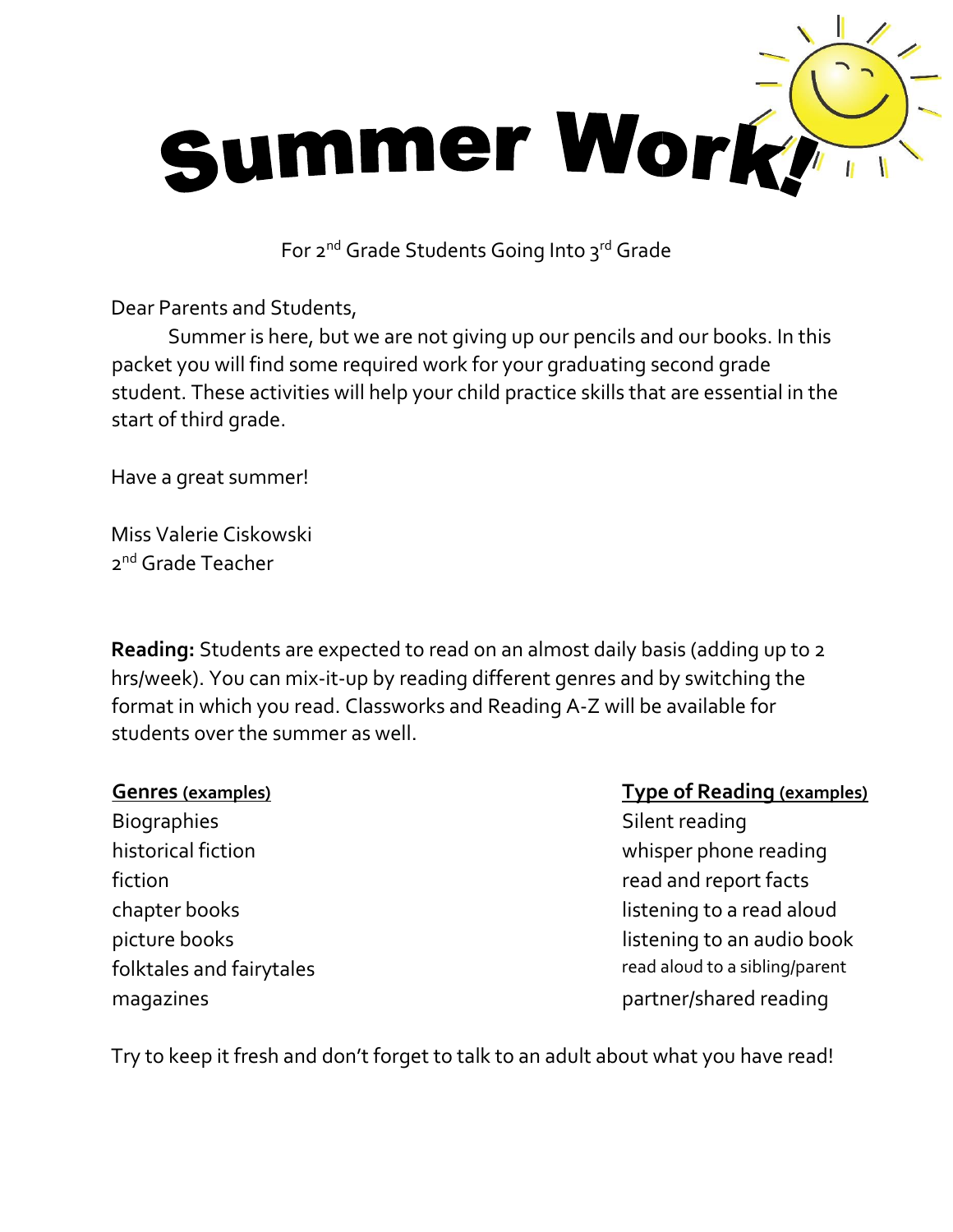If you want to find some fresh reads, I suggest these sites:

- 1. Lexile website: [www.lexile.com.](http://www.lexile.com/)
- 2. Secondgradereadinglist.com
- 3. Thirdgradereadinglist.com

**Math:** Students are also expected to practice some math skills over the break. This can be accomplished through flashcards, games, real-life applications, workbooks, summer camp work, and tutoring. Students should focus on addition and subtraction facts, telling time on an analogue clock, adding and subtracting time, working with money, basic fractions, and regrouping in addition and subtraction. The students will have access to Symbaloo and Classworks throughout the summer, which will link them to several math games covering all the listed topics, and a math choice board.

https://www.symbaloo.com/shared/AAAABP8ilsEAA41\_lYCAzw==

**Writing:** Students are expected to write over the summer. Here in D.C., and in all of the places you may travel this summer, there are great opportunities to learn and grow. You may also choose to write about a "stay-cation" that your family planned this summer. Please select your two favorite places you visited or activities that you did and create a "show-n-tell" card for each. Your cards can be index, or any paper you cut to the size of index cards. On the blank side, draw a pencil-first picture that helps tell about the place you visited. Then, color and label it. On the back, after writing your name, write 3-6 sentences that further describe the place. You will share these with your classmates at the beginning of third grade.

 **!** You can create more than two cards if you would like to share more about your summer!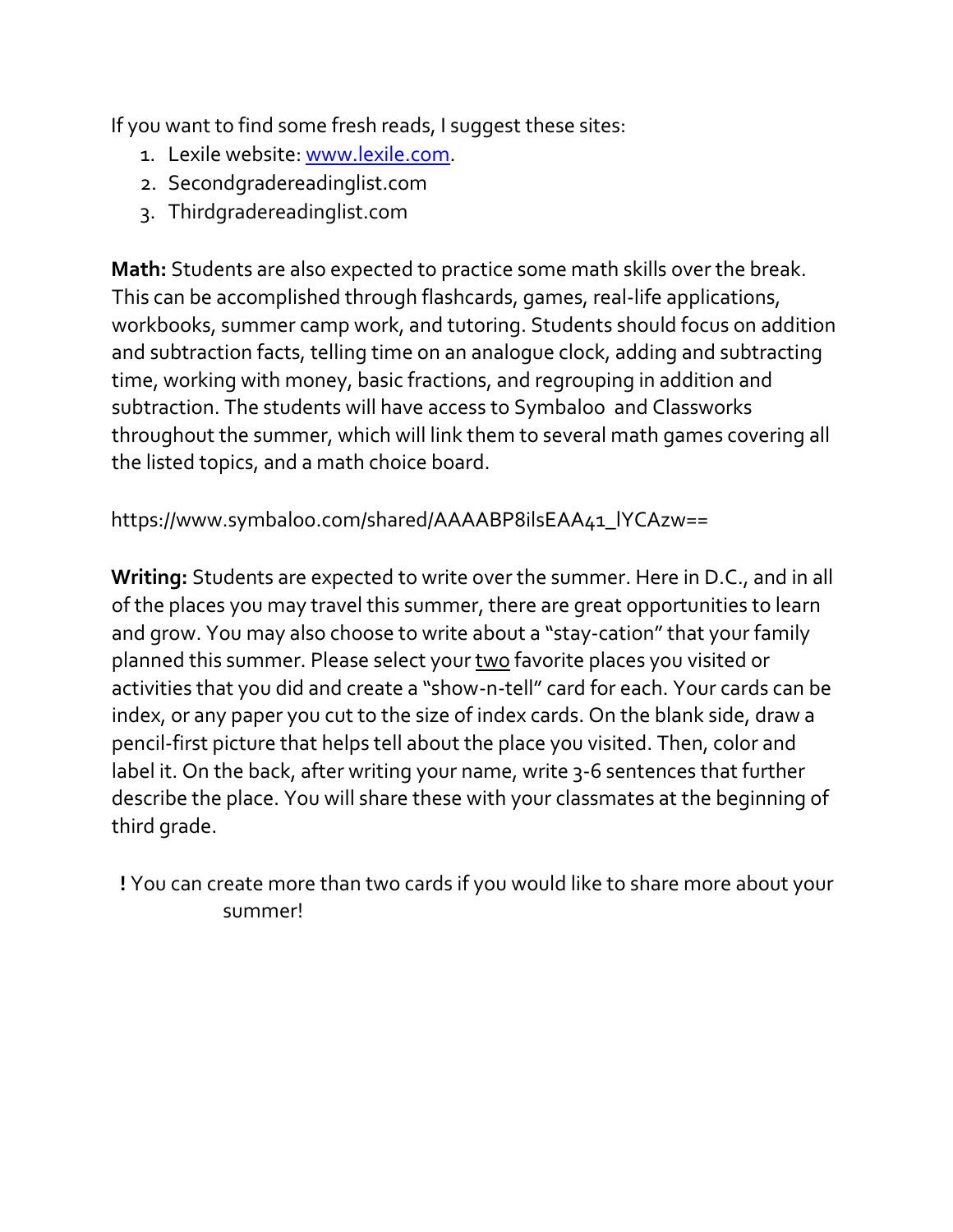Dear Ms. Dunbar,

I have tried my best to find time to read almost every day for at least 15 minutes. I have read many different genres and in many different ways. I found just right books for me and learned a lot from the text. I have also found time to practice my addition and subtraction math facts, telling time, and counting money. I have been taking time to write, making sure I use my best handwriting, spelling, and punctuation. I have written my 2 show and tell cards and am excited to share them with the class! I am ready for to take on new challenges in  $3^{rd}$ grade!

Sincerely,

(Student)

\_\_\_\_\_\_\_\_\_\_\_\_\_\_\_\_\_\_\_\_\_\_\_\_\_\_\_\_\_\_\_\_\_

\_\_\_\_\_\_\_\_\_\_\_\_\_\_\_\_\_\_\_\_\_\_\_\_\_\_\_\_\_\_\_\_\_

(Parent)